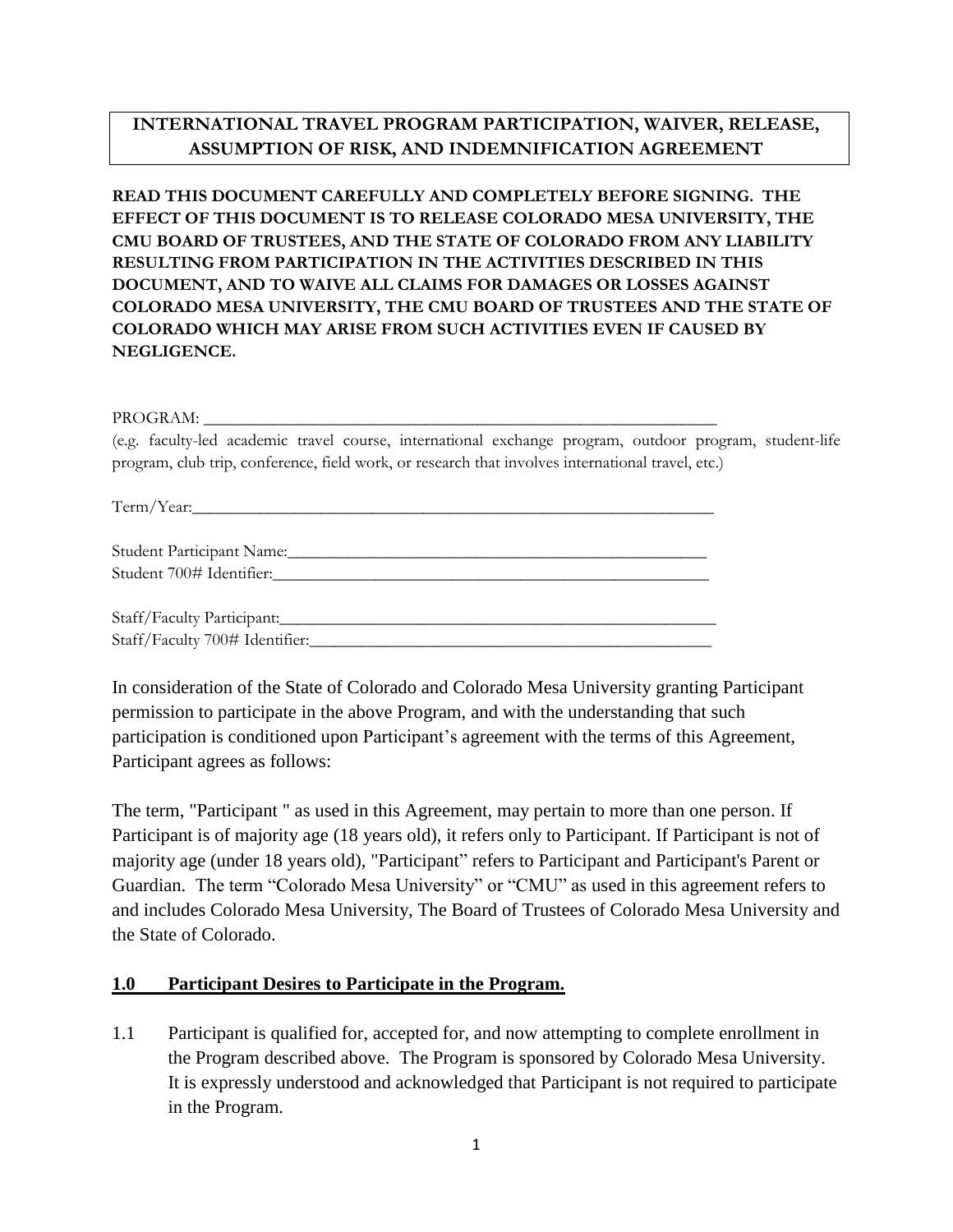The Participant understands that continued eligibility for participation in the Program is conditioned upon Participant's attendance at mandatory sessions required by Colorado Mesa University, attendance at all required classes and scheduled activities, maintaining an adequate academic standard (if applicable), obtaining all required documentation such as passport and visa, and payment of all required program fees.

2.0 Program Changes. Colorado Mesa University reserves the right, in its sole and absolute discretion, to cancel or withdraw, the Program without liability to CMU. In the event of cancellation or withdrawal, Colorado Mesa will refund all fees to Participant. Further, Colorado Mesa University shall have the right, in its sole and absolute discretion, to make any alterations, deletions or modifications in the itinerary and/or Program as deemed necessary by Colorado Mesa University or by the course instructors. In that event, CMU will charge an increased amount or refund a decreased amount of fees determined according to the increased / decreased amount of content of the Program, as determined by Colorado Mesa University, also in its sole discretion.

### **3.0 Participant Behavior.**

- 3.1 Participant understands and agrees that he/she will be representing Colorado Mesa University while participating in the Program. Participant shall abide by all of the policies and rules of Colorado Mesa University including the Colorado Mesa University Student Code of Conduct.
- 3.2 CMU and any Sponsoring Agency, if applicable, has the authority at all times to establish rules of conduct necessary for the operation of the Program, including conduct during free time. Participant will adhere to the rules of conduct and all instructions given by the faculty/staff in charge of the Program. Violation of any of the Student Code of Conduct or rules and instructions may result in Participant's expulsion from the Program. All costs associated with expulsion, including the cost of transportation back to CMU, will be the responsibly of the Participant. Upon expulsion, Participant is not eligible for any refund, in whole or in part, of the cost of the Program.
- 3.3 Participant recognizes that each foreign country has its own laws and standards of acceptable conduct, including dress, manners, morals, politics, drug use and behavior. Violations of laws or standards, including those that involve politics and use of drugs, can subject Participant to significant civil and criminal penalties. Participant agrees that he/she will become informed of and will obey all such laws and standards which apply to countries that Participant travels through during the Program. **Neither Colorado Mesa University nor the United States embassy can obtain release of a Participant from jail.** In the event that Participant has legal problems with foreign nationals or the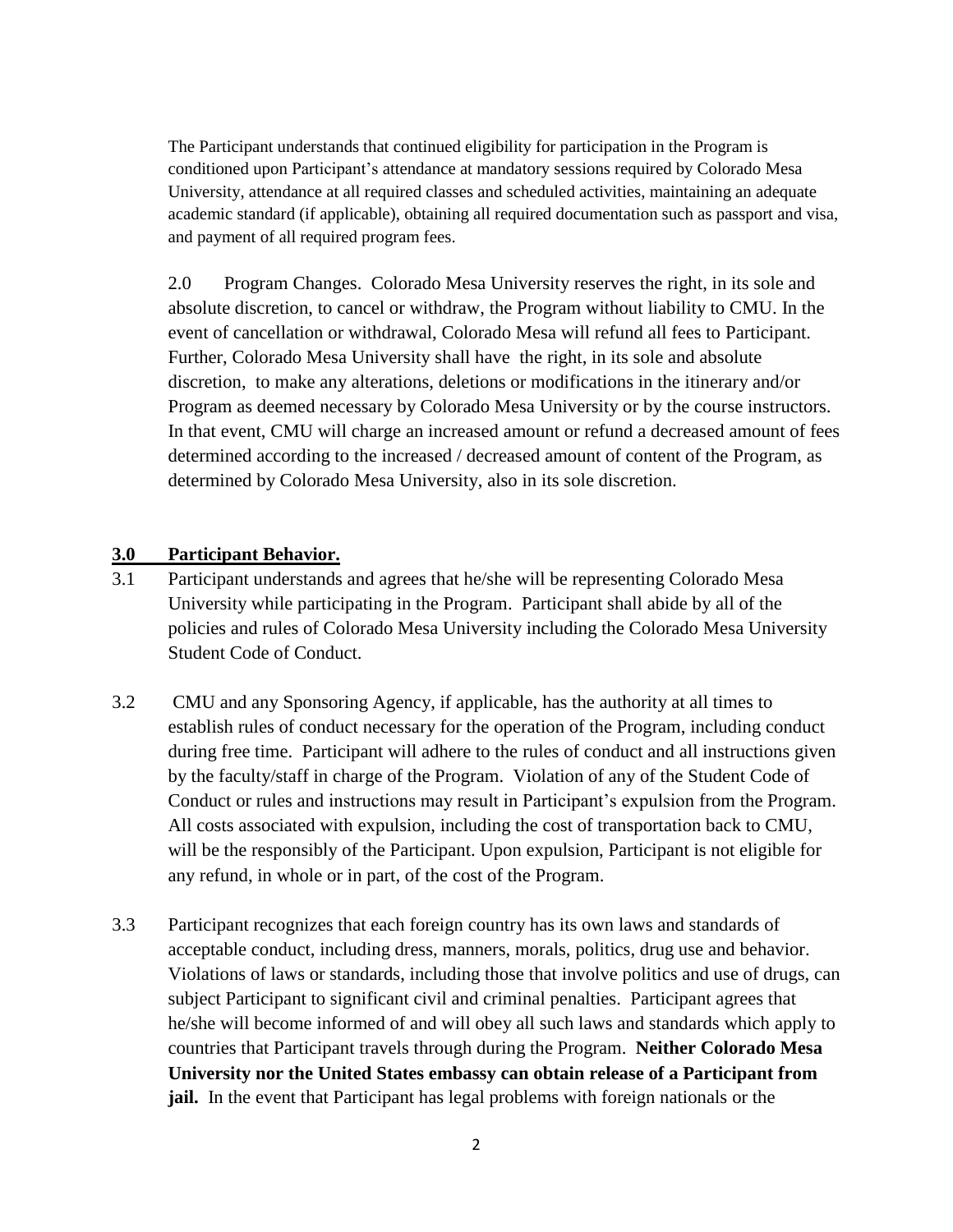government of a foreign country, it will be the Participant's responsibility to deal with such issues and at Participant's sole cost and expense.

### **4.0 Participant Responsible for Medical Needs.**

- 4.1 Participant assures Colorado Mesa University that Participant has consulted with a medical doctor with regard to Participant's personal medical needs and that there are no health-related reasons or problems which preclude or restrict Participant's participation in this Program. Participant has carefully considered his/her medical and physical condition and Participant believes that his/her condition is appropriate for the Program's activities and location. In this regard, Participant understands that the Program activities and location may include a variety of activities and locations that involve risk to Participant.
- 4.2 As a condition of participating in the Program and on a date in advance of the Program as determined by Colorado Mesa University, Participant shall enroll in and pay for the group health travel insurance plan selected by Colorado Mesa University. Such group health travel insurance plan is the minimum coverage required for participation in the Program. Participant is aware of all of his/her personal medical needs, and will arrange for and purchase any additional medical and hospitalization insurance that Participant believes is appropriate in addition to the coverage of the group health travel insurance plan required by Colorado Mesa University. Participant shall be responsible for the procurement of any insurance coverage for other travel issues such as lost luggage, theft and delayed flights. Participant agrees that Colorado Mesa University is not responsible for attending to any of Participant's medical, medication or hospitalization needs and that Participant assumes all costs, risk and responsibility therefore.
- 4.3 Participant understands and agrees that Colorado Mesa University does not have medical personnel available at the Program, during transportation, at the location/site of the Program, or anywhere in another State or in a Foreign Country. Participant hereby authorizes CMU staff, representatives, employees, contractors, and/or medical personnel to authorize, initiate and/or procure medical care for Participant, and to provide treatment (including both emergency and routine medical care) they consider necessary for Participant's health. Participant agrees to be fully responsible and pay all costs associated with such care and transportation. Participant further agrees to the release of all medical records necessary for treatment, referral, billing or insurance purposes. . Colorado Mesa University shall not have and shall assume no responsibility for any injury or damage which might arise out of or in connection with such authorized medical treatment.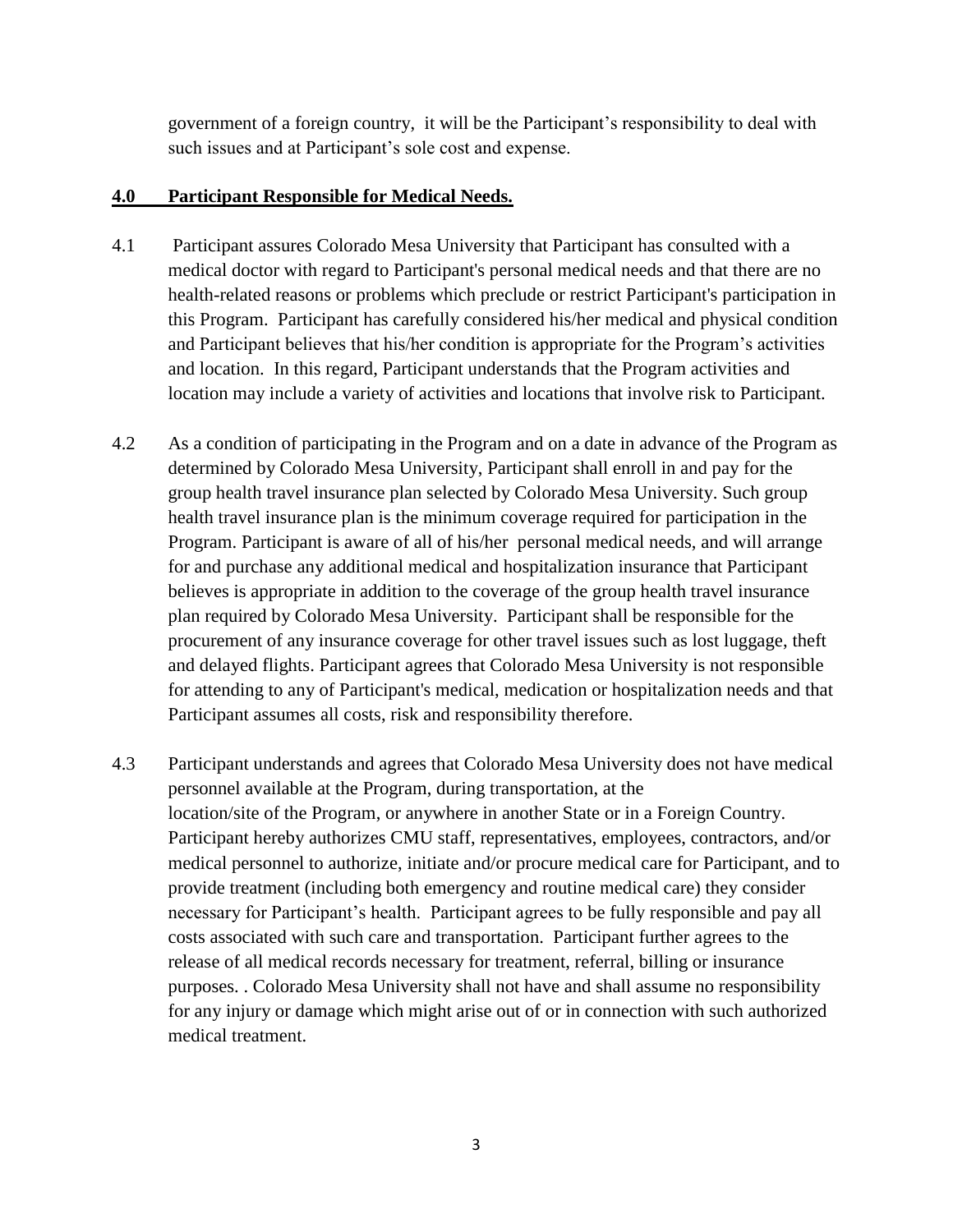### **5.0 Potential Travel, Accommodation, and Other Issues.**

- 5.1 Participant acknowledges and agrees to accept all responsibility for loss or additional expense due to delays, disruption or other changes in the means of transportation, travel arrangements or other services, whether because of sickness, political unrest, weather, strikes, or other causes. Participant is solely responsible for damage, destruction, or theft to Participant's luggage and belongings. Colorado Mesa University shall have and assumes no liability whatsoever for any loss, damage, or expenses due to such delays, disruptions, changes or destruction. Colorado Mesa University strongly recommends that participant purchase additional travel insurance to insure against such losses or have sufficient funds to cover such losses.
- 5.2 Participant acknowledges and understands that in the event Participant becomes detached from the Program group, fails to meet a departure bus, airplane, or train, or becomes sick or injured, Participant will bear all responsibility and costs to seek out, contact, and reach the Program group at its next available destination.
- 5.3 All services and accommodations provided in the Program are subject to the laws of the State or Country in which they are provided.
- 5.4 Participant may have opportunities for independent travel during the Program. Colorado Mesa University does not wish to discourage participants from taking advantage of these opportunities. Participant agrees to inform an official representative of Colorado Mesa University or of the Sponsor, if applicable, of his/her travel plans in advance of such independent travel and Participant understands that Colorado Mesa University shall have no responsibility for the Participant when s/he is traveling independently during the course of the Program.

## **6.0 Legal Issues.**

6.1 Colorado Mesa University strongly discourages any employment by Participant during his/her participation in the Program. Further, Colorado Mesa University strongly discourages Participant from owning or operating vehicles while participating in a Program in a foreign country. Traffic congestion and different laws and regulations, civil and criminal, can make driving motor vehicles in foreign countries extremely hazardous. Insurance requirements, or other financial responsibility laws, vary from country to country. If, however, Participant engages in employment or operates a motor vehicle while abroad, Participant agrees that Colorado Mesa University has and assumes no financial responsibility for insurance, legal aid, or assistance in connection with any legal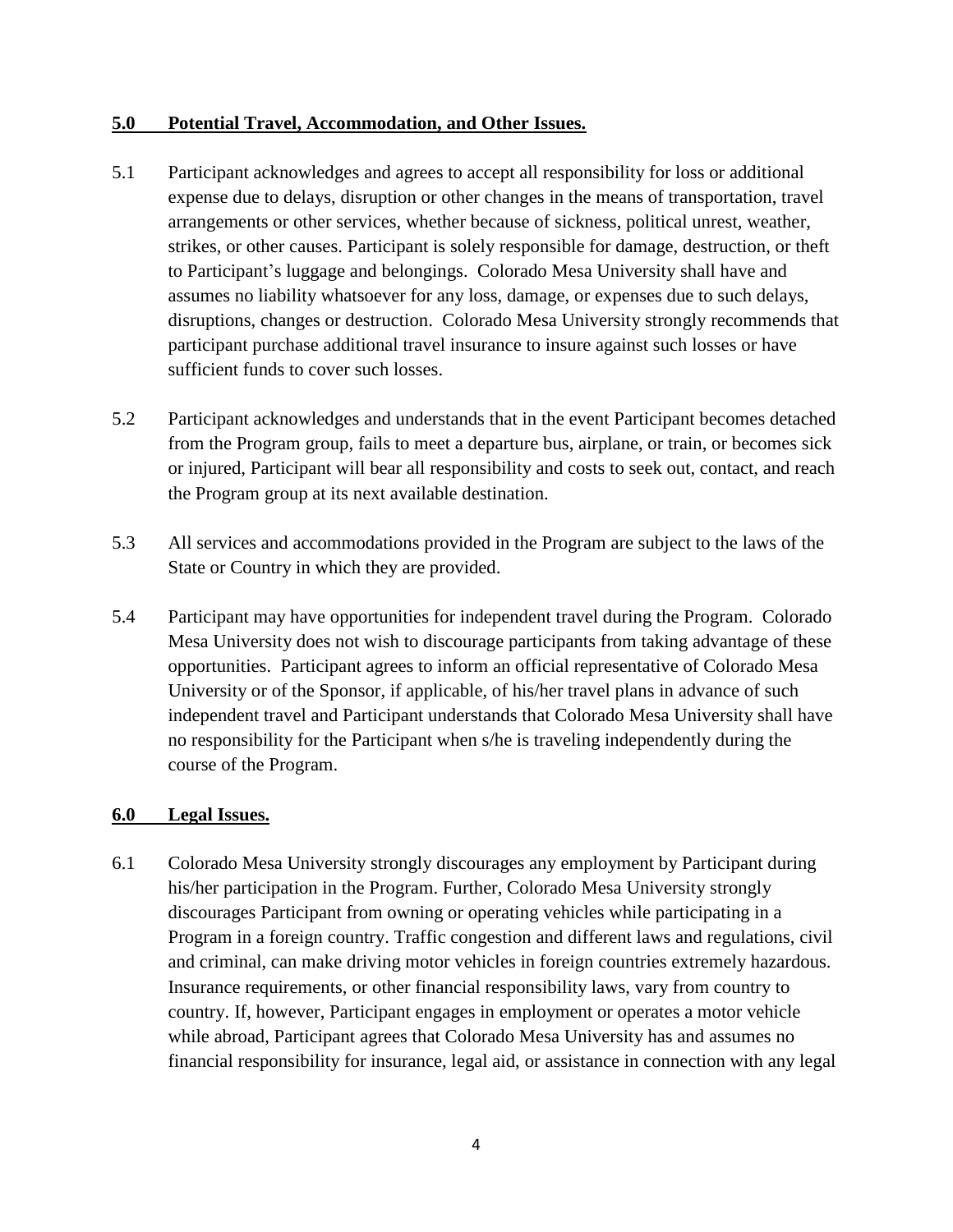or tax difficulties, or for the care of the Participant should s/he be involved in a motor vehicle accident.

6.2 Participant acknowledges and understands that should Participant have or develop legal problems with any foreign nationals or government of the host country or State, Participant will attend to the matter personally with Participant's own personal funds. Colorado Mesa University is not responsible for providing any assistance under such circumstances.

#### **7.0 Governing Law; Forum.**

This Agreement shall be construed in accordance with the laws of the State of Colorado. The venue and forum for any dispute shall be in Mesa County, Colorado. In the event of a dispute hereunder, Participant shall be required to attempt to settle any claim or dispute through mediation with CMU before a mutually agreeable Colorado mediator. The terms and provisions of this Agreement shall be severable, such that if a court of competent jurisdiction holds any term to be illegal, unenforceable, or in conflict with any law governing this Agreement, the validity of the remaining portions shall not be affected thereby.

#### **8.0 Assumption of the Risks Involved, Waiver and Release.**

- 8.1 Participant should conduct thorough research on the country(ies) and location of the Program and be familiar with the U.S. Department of State Travel Advisory System. Participant understands and acknowledges that there are certain dangers, hazards, and risks inherent in domestic travel, international travel and the activities included in the Program. Participant further understands and acknowledges that travel in certain areas of the world and participating in certain activities carry an even higher risk than most other areas and activities. Such dangers, hazards and risks can result in serious or even mortal injuries and property damage. Knowing the dangers, hazards, and risks of such travel and activities, and in consideration of being permitted to participate in the Program and all associated activities, including but not limited to those described above, Participant, on his own behalf and on behalf of Participant's family, spouse, estate, heirs, administrators and personal representative(s), agrees to assume all the risks and responsibilities surrounding Participant's participation in the Program, transportation related to the Program, and research or activities undertaken in conjunction with the Program.
- 8.2 Participant agrees to release and not sue Colorado Mesa University, the State of Colorado, The Board of Trustees of Colorado Mesa University and the employees and contractors of Colorado Mesa University with respect to any claim, liability, suit, or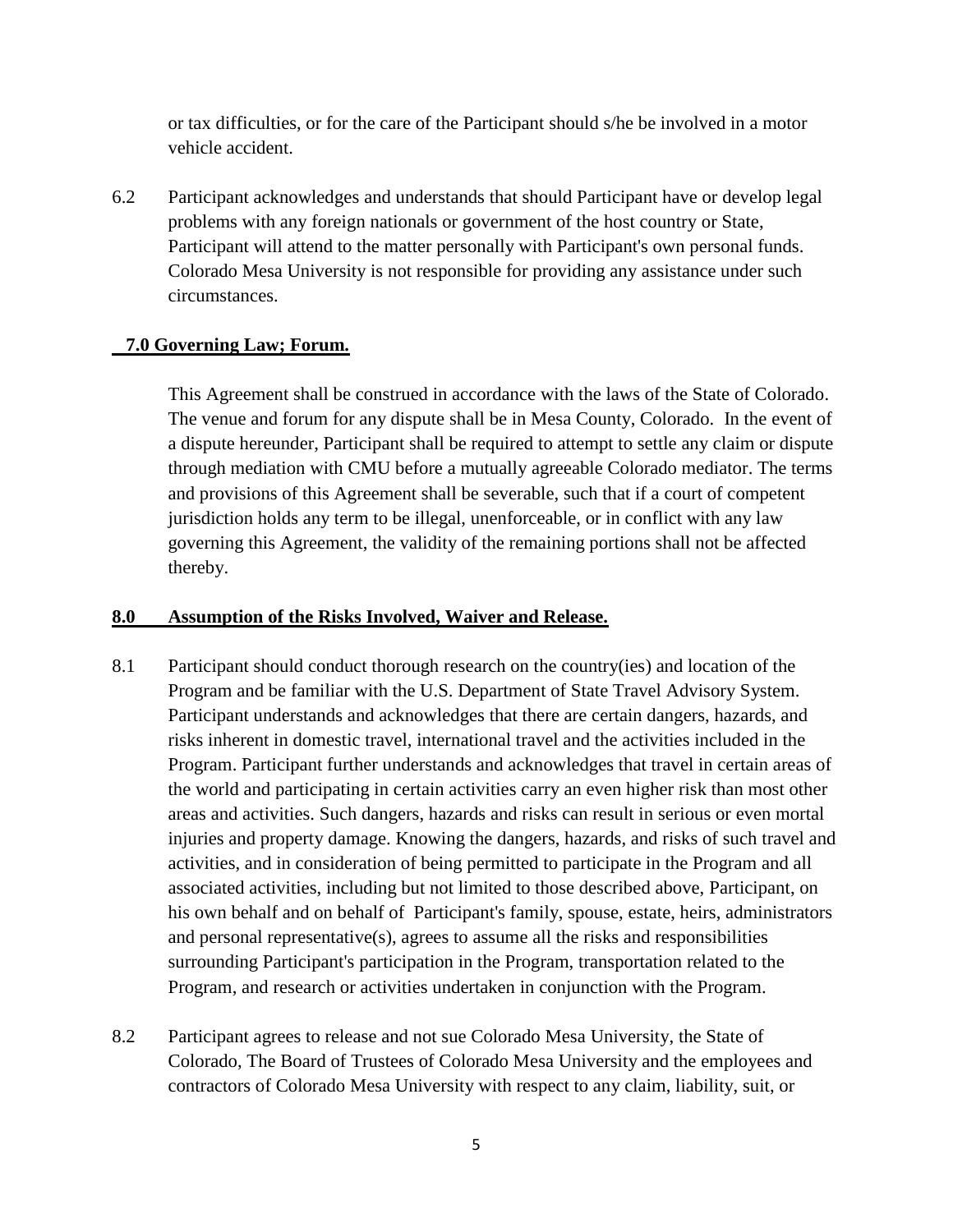expense, including attorney's fees and costs, (hereafter "Claim" or "Claims"), for any injury, damage, trauma, death, or other loss in any way connected or related with Participant's enrollment or participation in the Program and related activities, or exposure to those activity's risks, including use of any equipment, facilities or premises. **Participant agrees to waive all Claim(s) Participant may have against Colorado Mesa University, The State of Colorado, The Board of Trustees of Colorado Mesa University, and the employees and contractors of Colorado Mesa University. Participant agrees that neither Participant nor anyone acting on Participant's behalf, shall make a Claim against Colorado Mesa University, the State of Colorado, the Board of Trustees of Colorado Mesa University, or the employees and contractors of Colorado Mesa University, as a result of any injury, damage, trauma, death or other loss suffered by Participant.**

- 8.3 Participant agrees to and shall defend and indemnify ("indemnify" means to protect by reimbursement or payment) Colorado Mesa University, the State of Colorado, The Board of Trustees of Colorado Mesa University, and the employees and contractors of Colorado Mesa University from and against any and all claims (a) brought on or on behalf of Participant, Participant's spouse or other family member, for any injury, damage, trauma, death or other loss in any way connected with Participant's enrollment or participation in the Program or exposure to related activities: and/or (b) brought by a co-Participant or other person for injury, damage, trauma, death or other loss to the extent caused by Participant's conduct in the course of participating in the Program or related activities.
- 8.4 The release and indemnity found in Sections 8.2 and 8.3 include claims resulting from the negligence of Colorado Mesa University, the State of Colorado, the Board of Trustees of Colorado Mesa University, and the employees and contractors of Colorado Mesa University, and includes claims for personal injury or wrongful death, property damage, sexual assault, loss of consortium, breach of contract or any other claim.
- 8.5 It is Participant's express intent that this release and hold harmless agreement shall bind the members of the Participant's family and spouse, if Participant is alive, and Participant's family, estate, heirs, administrators, personal representatives, or assigns, if Participant is deceased, and shall be deemed as a "Release," Waiver, Discharge, and Covenant not to sue the above-named "Releases."
- 8.6 **In signing this Release, Participant acknowledges and represents that Participant is fully informed of the content of this waiver of liability and hold harmless agreement by reading it before signing it, that Participant has been afforded ample time within which to consult with an advisor of Participant's choice concerning this Agreement, and, that by signing this document as the Participant's own free act and deed,**